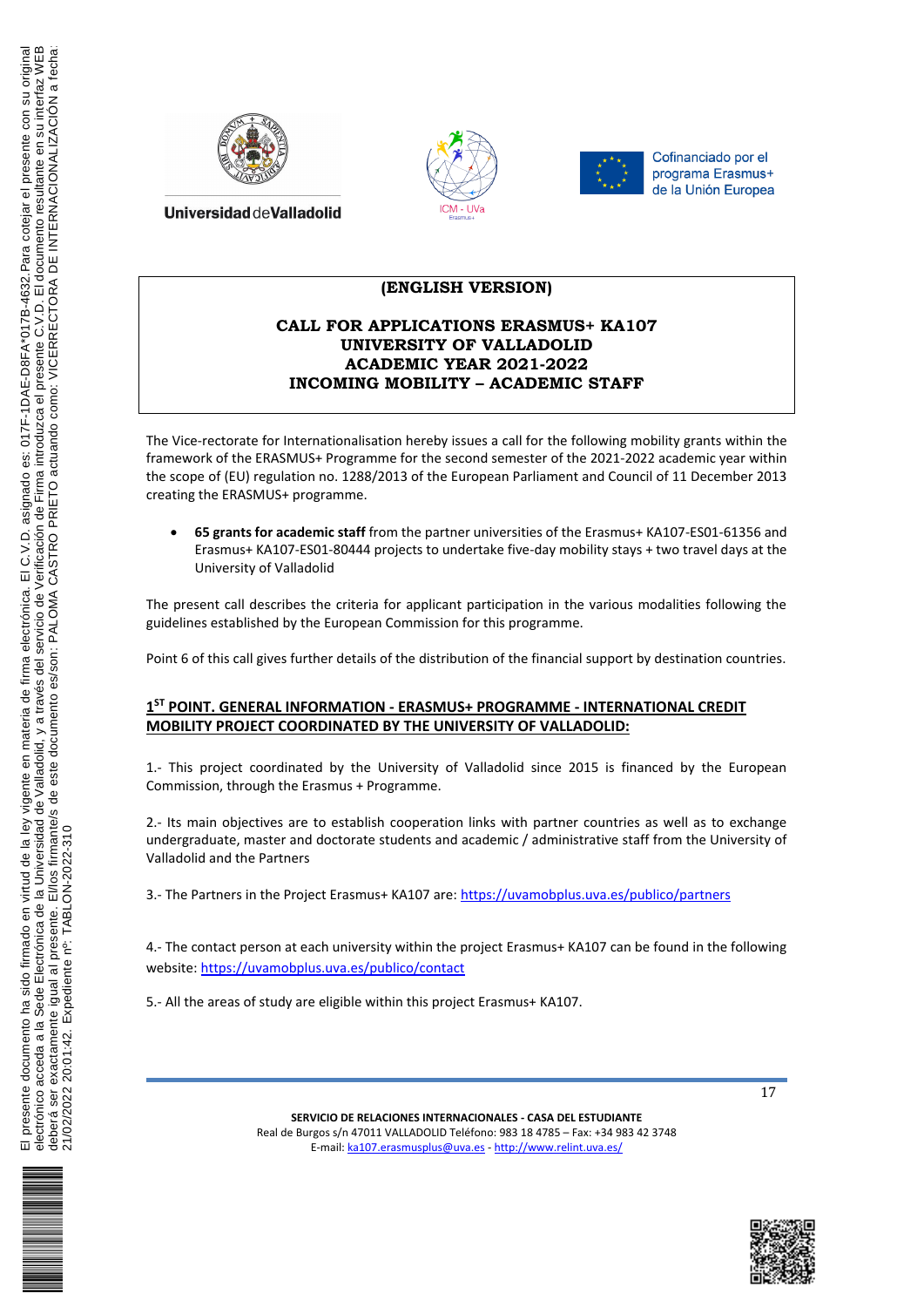





## **2 ND POINT. AIM**

- 1) **STA/STT combined mobility:** The aim is to promote one-week stays (five working days + two days for travel) for academic staff from partner institutions of the Erasmus+ KA107 project at the University of Valladolid (in accordance with the offer available at https://uvamobplus.uva.es/publico/courses) in order to teach at least four hours in official curricula at the University of Valladolid and at the same time to undertake training.
- 2) **STT mobility:** The aim is to promote one-week stays (five working days + two days for travel) for academic from partner institutions of the Erasmus+ KA107 project at the University of Valladolid (in accordance with the offer available at https://uvamobplus.uva.es/publico/courses) in order to undertake a training period.

In the STT training mobility, for both academic as well as administrative staff, the aim is for beneficiaries to learn from knowledge transfer and to acquire practical skills. A wide range of activities may be undertaken: workshops, periods of practical training, observation, etc…

## **3 RD POINT. AMOUNT OF THE FINANCIAL SUPPORT AND BUDGET ITEM**

1.- The maximum amount of support made available for each grant is 2,620 €.

2.- Beneficiaries will be given European financial support as a help towards the travel expenses and living expenses resulting from their stay in Spain during the period in which they engage in academic activities, based on the following parameters:

- o **Grant:**
	- o **Academic staff mobility:** 160 €/ day (5 days) + 2 days' travel (160€/day). **TOTAL: 1,120 €**
- Travel expenses: return ticket from the home institution to the University of Valladolid up to the maximum amount according to the Erasmus+ distance calculator:
	- i. Between 100 and 499 km: 180 € per participant
	- ii. Between 500 and 1999 km: 275 € per participant
	- iii. Between 2000 and 2999 km: 360 € per participant
	- iv. Between 3000 and 3999 km: 530 € per participant
	- v. Between 4000 and 7999 km: 820 € per participant
	- vi. Between 8000 and 19999 km: 1,500 € per participant
- 3.- The UVa will exempt participants from payment of public academic fees.

4.- Supplementary financial support is available for beneficiaries with physical disabilities or special needs. Applicants may contact the International Relations Office for information about this.

18

**SERVICIO DE RELACIONES INTERNACIONALES - CASA DEL ESTUDIANTE** Real de Burgos s/n 47011 VALLADOLID Teléfono: 983 18 4785 – Fax: +34 983 42 3748 E-mail: ka107.erasmusplus@uva.es - http://www.relint.uva.es/



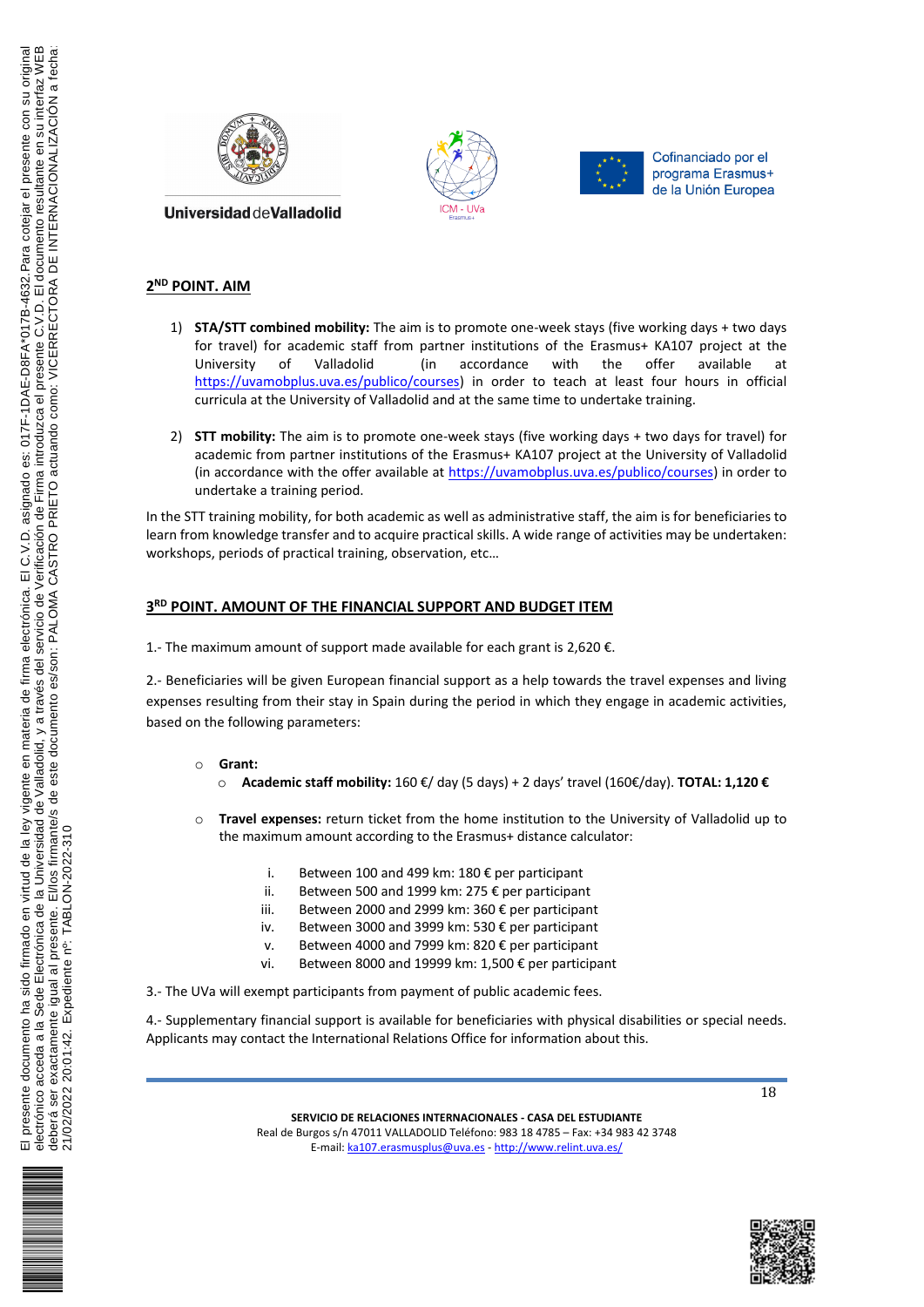



5.- In accordance with current income tax legislation, these allowances for travel and everyday living expenses are exempt from payment of tax.

6.- The present call will be charged to the University of Valladolid budget application 180UMX-322BB01- /480.09/chapter 2 (Erasmus+ KA107 – 61356 Programme - Project 2019-22) and 180UNB-322BB01- /480.09/chapter 2 (Erasmus+ KA107 – 80444 Programme - Project 2020-23) to the 2022 financial year. Concession thereof will be subject to there being appropriate and sufficient budget allocation.

7.- The total amount of support provided in the calls is 170,300 euros.

# **4 th POINT. REQUIREMENTS FOR PARTICIPATION**

1.- The present call is open to academic staff of partner institutions of the Erasmus+ KA107 -ES01-61356 and Erasmus+ KA107-ES01-80444 projects who must be on the payroll of the partner institutions involved in the Erasmus+ KA107 project both when submitting the application and for the period during which the mobility is undertaken.

# **5 th POINT. CONDITIONS APPLICABLE TO MOBILITY**

#### **STA/STT combined mobility:**

- $\circ$  The combined teaching and training stay will last for five working days at the University of Valladolid (plus two days' travel). Shorter stays may not be undertaken.
- o The courses taught at the University of Valladolid must form part of the curriculum that leads to the awarding of an official degree and must be reflected in a teaching programme agreed between the two institutions prior to the start of the stay.
- o A minimum of four hours teaching is required.
- o The period covered by the stay must coincide with the academic year at the University of Valladolid
- o Training activities that provide for a five-day work plan must be undertaken.
- o Financial support will be provided for activities at foreign institutions that take place **until 31 July 2022**

#### **STT mobility:**

- $\circ$  The training stay will last for five working days at the University of Valladolid (plus two days' travel). Shorter stays may not be undertaken.
- $\circ$  The period covered by the stay must coincide with the academic year at the University of Valladolid
- o Financial support will be provided for activities taking place at the University of Valladolid **until 31 July 2022**

19

**SERVICIO DE RELACIONES INTERNACIONALES - CASA DEL ESTUDIANTE** Real de Burgos s/n 47011 VALLADOLID Teléfono: 983 18 4785 – Fax: +34 983 42 3748 E-mail: ka107.erasmusplus@uva.es - http://www.relint.uva.es/



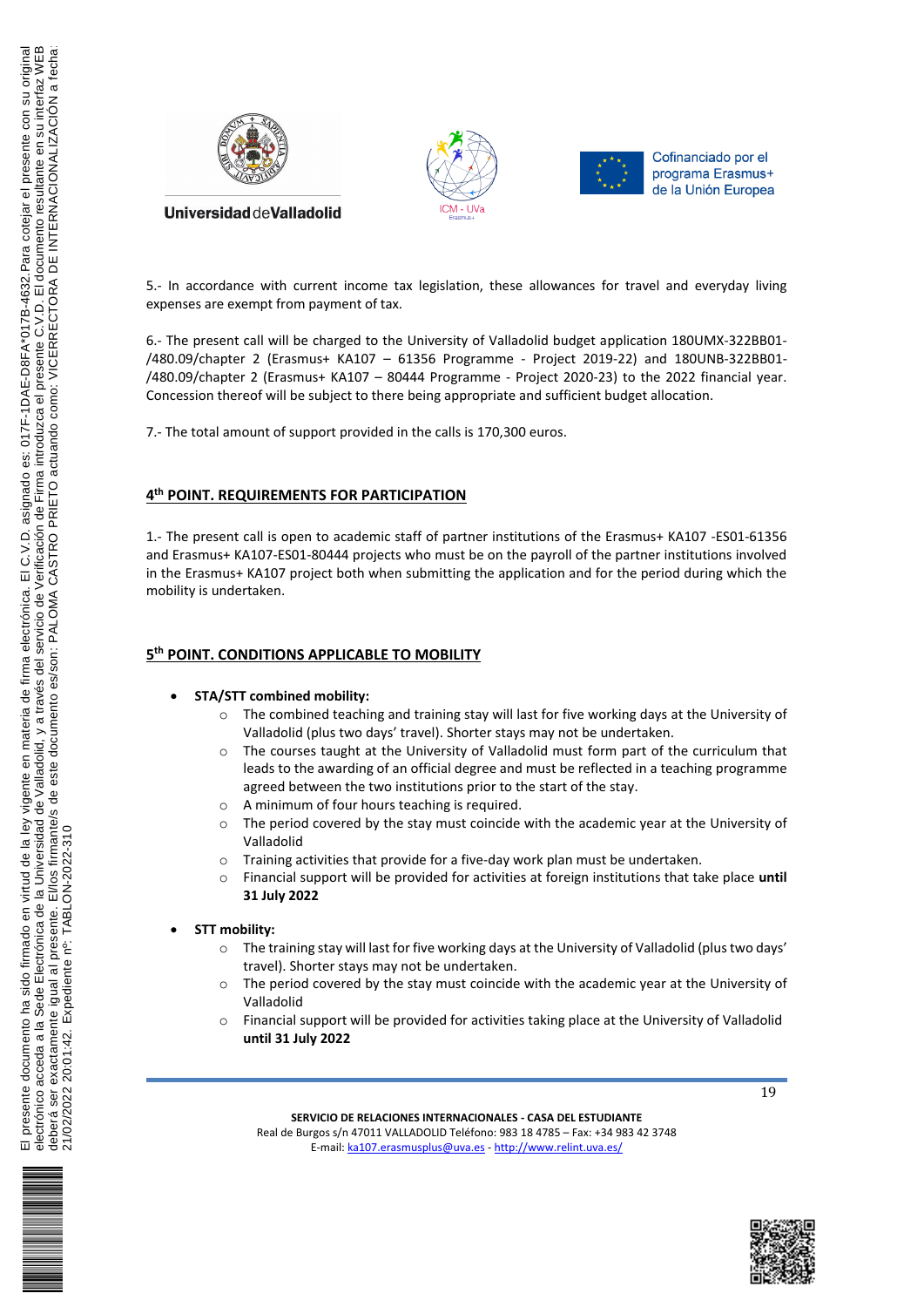





# **6 TH POINT. DISTRIBUTION OF SCHOLARSHIPS:**

| <b>COUNTRY</b>               | <b>UNIVERSITIES</b>                     | <b>AVAILABLE</b><br><b>GRANTS FOR</b><br><b>STAFF</b> |
|------------------------------|-----------------------------------------|-------------------------------------------------------|
| <b>ALBANIA</b>               | UET / UMB / UNITIR                      | 10                                                    |
| ARMENIA                      | ANAU / ASPU / BRUSOV / GSU / SHSU / YSU | 3                                                     |
| AZERBAIJAN                   | ATMU / BHOS / MSUAZ / NU                | $\overline{2}$                                        |
| <b>BOSNIA HERZEGOVINA</b>    | UNMO / UNSA / IBU                       | 10                                                    |
| <b>CAMBODIA</b>              | <b>RUA</b>                              | $\mathcal{P}$                                         |
| <b>FIJI</b>                  | FNU / USP                               | 4                                                     |
| <b>GEORGIA</b>               | CULTD / GTU / ISU / SSOUT / SSU         | 3                                                     |
| <b>GHANA</b>                 | UG                                      | $\overline{2}$                                        |
| <b>JAMAICA</b>               | <b>UWI</b>                              | $\overline{2}$                                        |
| <b>KAZAKHSTAN</b>            | KATU / KAZNU / KUEF / ZBU               | 4                                                     |
| <b>KOSOVO</b>                | <b>UNIVERSUM</b>                        | 8                                                     |
| <b>MOLDOVA</b>               | UASM / USARB                            | $\overline{2}$                                        |
| MONTENEGRO                   | UDG / MUM                               | 6                                                     |
| <b>TRINIDAD &amp; TOBAGO</b> | <b>UWITT</b>                            | 2                                                     |
| <b>UKRAINE</b>               | CDU / CPNU / NURE / UNFU                | $\overline{2}$                                        |
| <b>URUGUAY</b>               | <b>ORT</b>                              | 1                                                     |
| ZAMBIA                       | <b>CBU</b>                              | $\mathcal{P}$                                         |
| <b>TOTAL</b>                 |                                         | 65                                                    |



**SERVICIO DE RELACIONES INTERNACIONALES - CASA DEL ESTUDIANTE** Real de Burgos s/n 47011 VALLADOLID Teléfono: 983 18 4785 – Fax: +34 983 42 3748 E-mail: ka107.erasmusplus@uva.es - http://www.relint.uva.es/

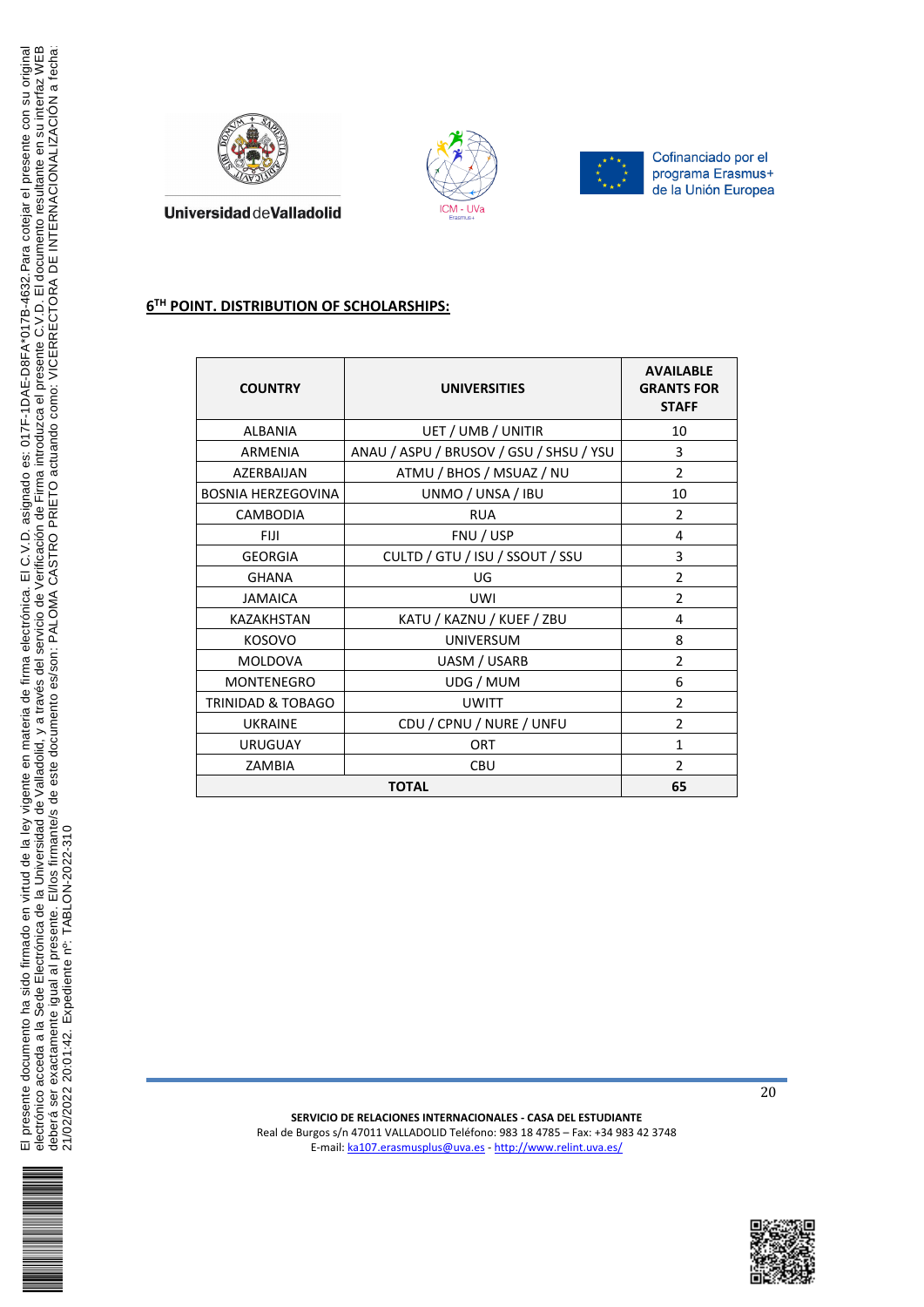





**Universidad deValladolid** 

### **7 th POINT. WHEN, HOW AND WHERE TO SUBMIT APPLICATIONS:**

1.- The period for submission of applications commences the day after the publication of the present call on the notice board of the electronic office of the University of Valladolid and concludes on **11 March 2022** at 23:59 AM (Spanish time). Applications must be sent and confirmed through the portal https://uvamobplus.uva.es/

2- Those interested must submit their grant applications through the system created for handling the Erasmus+ KA107 programme by the International Relations Office, available through the following link https://uvamobplus.uva.es/publico/apply and must create a user name as well as fill in all the necessary details for the IN mobility (from any partner institution to the UVa).

3.- The required documents must also be submitted:

- Photograph
- Passport or national identity document
- Curriculum vitae following the EUROPASS model (https://europass.cedefop.europa.eu/es/documents/curriculum-vitae)
- Letter of recommendation
- Certificate position at their home institution
- Certificate of a command of languages
- Signed mobility proposal
- Letter of motivation
- In cases of economically or socially disadvantaged applicants, this must be accredited by providing the pertinent documents in their home country.
- In the case of applicants with disabilities, applicants must upload the documents required to accredit said situation in their home country.
- Declaration of compliance with tax and national insurance obligations in the matter of grants. This declaration must be signed by the applicant.

4.- Taking into account that the assessment process is carried out the by University of Valladolid and home institution, the application and must be filled in and the documents must be submitted in Spanish or English.

5.- Once all of the information has been provided and the documents uploaded, a receipt will be generated which must be signed and also upload onto the UVAMOBPLUS platform in order to conclude the application. The whole process should be carried out online through the webpage https://uvamobplus.uva.es/. Applications may not be sent by email or fax.



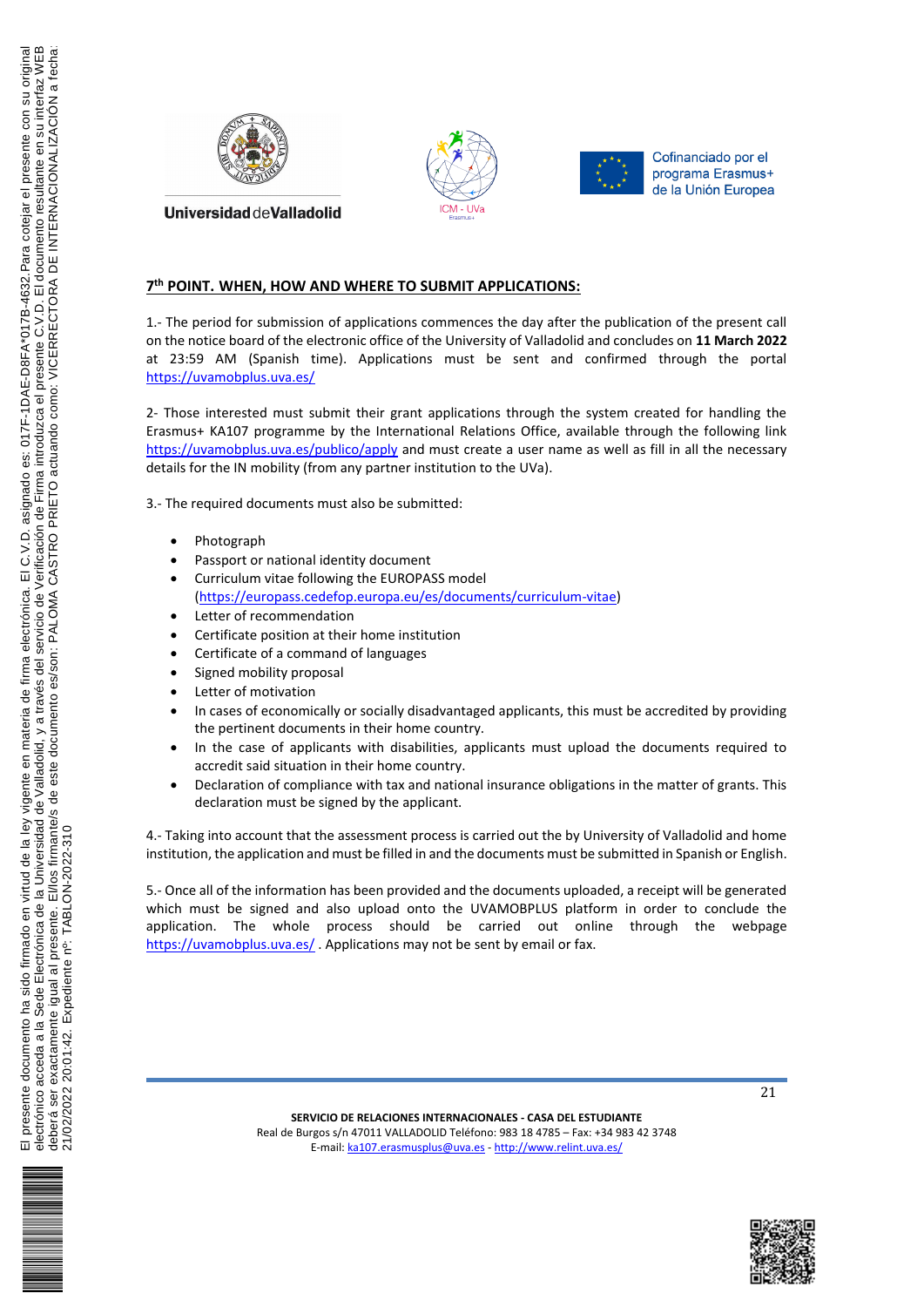





6.- Before sending the application, make sure the following have been checked:

- Participation requirements and eligibility criteria.
- Distribution of financial support by the home country
- Courses available at the University of Valladolid. Only courses which are available and only one may be applied for.
- All the required documents have been scanned and are in English or Spanish.
- The signed application receipt has been uploaded and the online application procedure has been completed.

7.- The University of Valladolid will register candidates' applications in accordance with Law 39/2015 of 1 October, concerning the common administrative procedure governing public administration.

8.- Any notification that should have been linked to this call will be made electronically in accordance with the provisions of art. 41.1 of Law 39/2015, of October 1, of the Common Administrative Procedure of Public Administrations and of the Regulation of Electronic Notifications and Communications of the University of Valladolid, approved by the Governing Council in session of June 28, 2019, BOCyL (official regional gazette) No. 120 of July 8.

# **8 th POINT. FALSE INFORMATION IN THE APPLICATIONS**

1.- Incomplete information, false information in the documents or missing documents will lead to the financial support applied for being rejected or rescinded and will, in the latter case, entail the return of any amounts paid, in addition to any other responsibilities which such circumstances may give rise to.



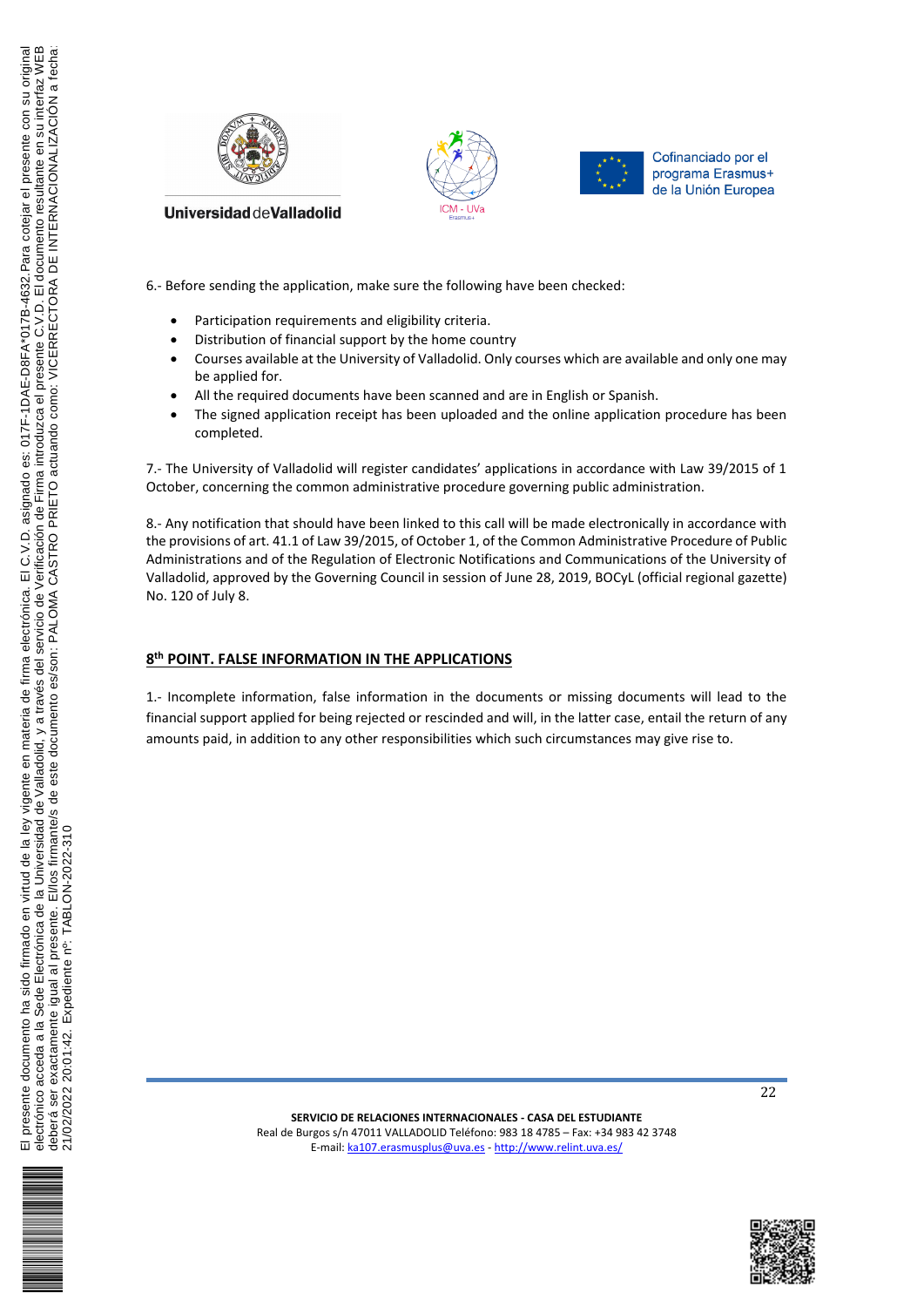





# **9 TH POINT. SELECTION CRITERIA AND PROCESS:**

- 1.- Grants will be awarded under a competitive system.
- 2.- The selection process will comprise three stages:
	- o **Formal validation** of formal requirements on the part of the home institution, by conducting a check on all the documents provided. Candidates who are validated will then form part of the evaluation process.
	- o **Double evaluation** of each application by the home institution and the University of Valladolid based on the following criteria:
		- Teaching and research experience: 60%
		- Motivation: 20%
		- Relevance of the proposal: 20%
	- $\circ$  The final score obtained, derived from the double evaluation of each application, will then pass to an **assessment committee** by country of origin that shall be made up of those in charge at all the partner institutions and who shall propose the final allocation of places.

In all instances, the assessment committee shall, as far as possible, ensure a balanced distribution of the grants, seeking to make sure that each home institution is allocated at least one grant, and shall seek to ensure a balanced distribution thereof in University of Valladolid areas of knowledge.

The assessment committee shall submit a reasoned proposal for resolution to the University of Valladolid International Relations Committee who shall issue a prior report before the final decision.

3.- Should the offer of academic place entail a language requirement, this will be specified in the list of places offered. Language requirements will not be taken into account in the selection but are a sine qua non requirement.

4.- In the event of a tie, preference will be given to disadvantaged academic staff, those with disabilities or socioeconomically disadvantaged applicants.

5.- The evaluation committee's actions shall comply with the stipulations set down in articles 15 et seq. of Law 40/2015, of 1 October, of the Legal System governing the Public Sector.





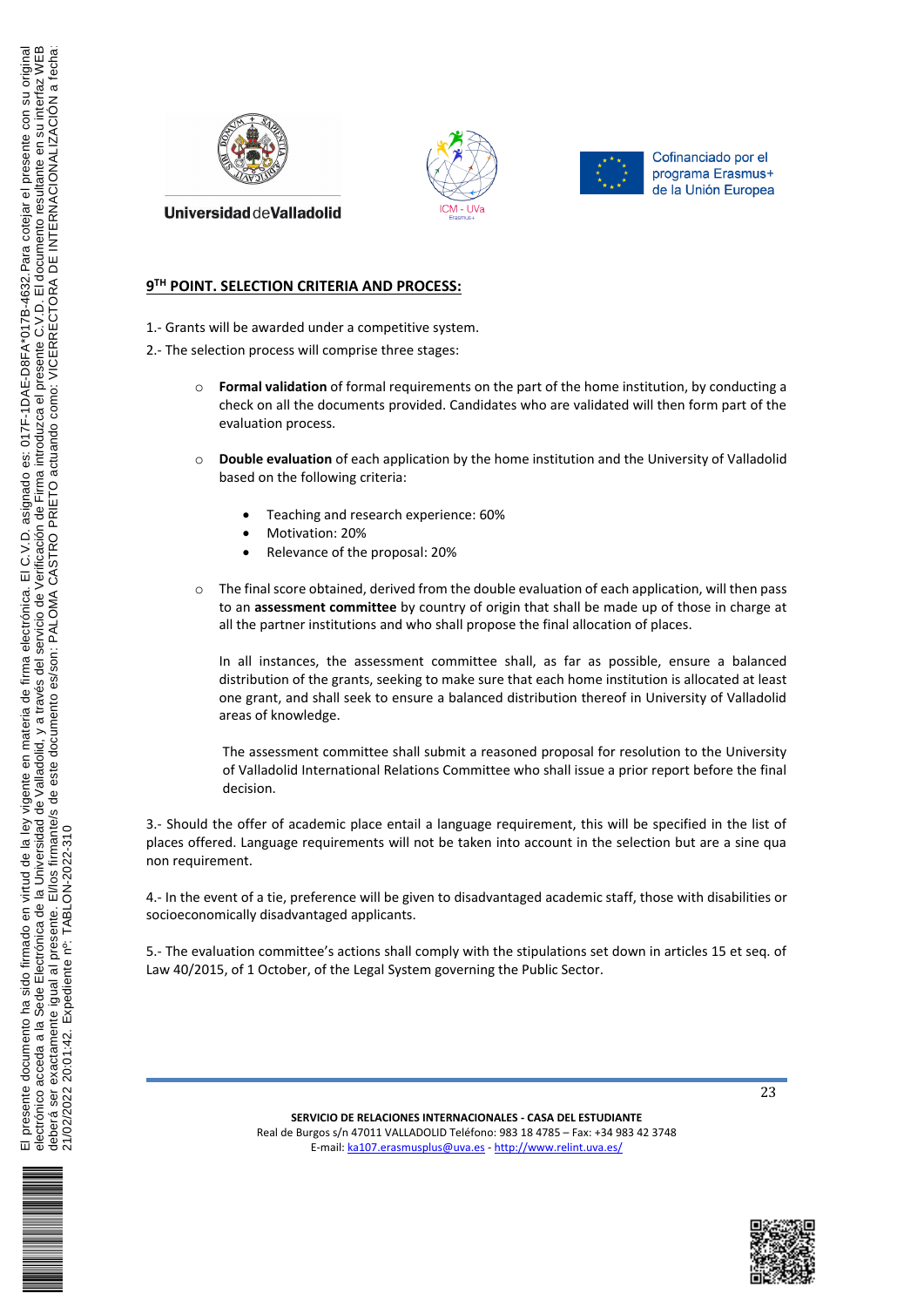





# **10th POINT. OBLIGATIONS OF GRANTHOLDERS:**

1.- Grantholders have the following obligations:

- To accept in writing the grant award, the rules and conditions set out in the call as well as the criteria established by the University of Valladolid within 15 natural days, commencing the day after publication of the decision governing the call. The model of acceptance for the grant will be available in the beneficiary's private area on the platform of the https://uvamobplus.uva.es/ programme and, once it has been signed, should be uploaded in the same place within the period stipulated.
- To follow the steps indicated in the Erasmus+ KA107 Orientation Guide to prepare the mobility, and that will be available in each beneficiary's private area.
- The beneficiary should prepare a Mobility Agreement, for the activities to carry out at the University of Valladolid. Activities undertaken at the University of Valladolid must have recognition at the home institution. This mobility agreement will be available in each beneficiary's private area and must be completed and duly signed at least 30 days prior to the start of the activities.
- To give the International Relations office at least 15 days prior notification of the day of their arrival at the University of Valladolid by sending an email to ka107.erasmusplus@uva.es so that they may be called to a welcome and orientation meeting.
- To submit the Erasmus+ grant agreement for the 2021-2022 academic year signed at the welcome and orientation meeting. The model of the Erasmus+ grant agreement will be available in each beneficiary's private area once the grant has been accepted. Students must also hand in the originals of the boarding cards together with the travel tickets used to get to the University of Valladolid from the home institution.
- To commence the programme activities at the University of Valladolid. Those who fail to begin the course within the stipulated period shall be understood to have renounced the grant.
- To attend all the follow-up meetings to which they are convened and which are organised by the International Relations Office.
- To fill in the Erasmus+ survey sent by the European Commission at the end of the activity.





 $\overline{m}$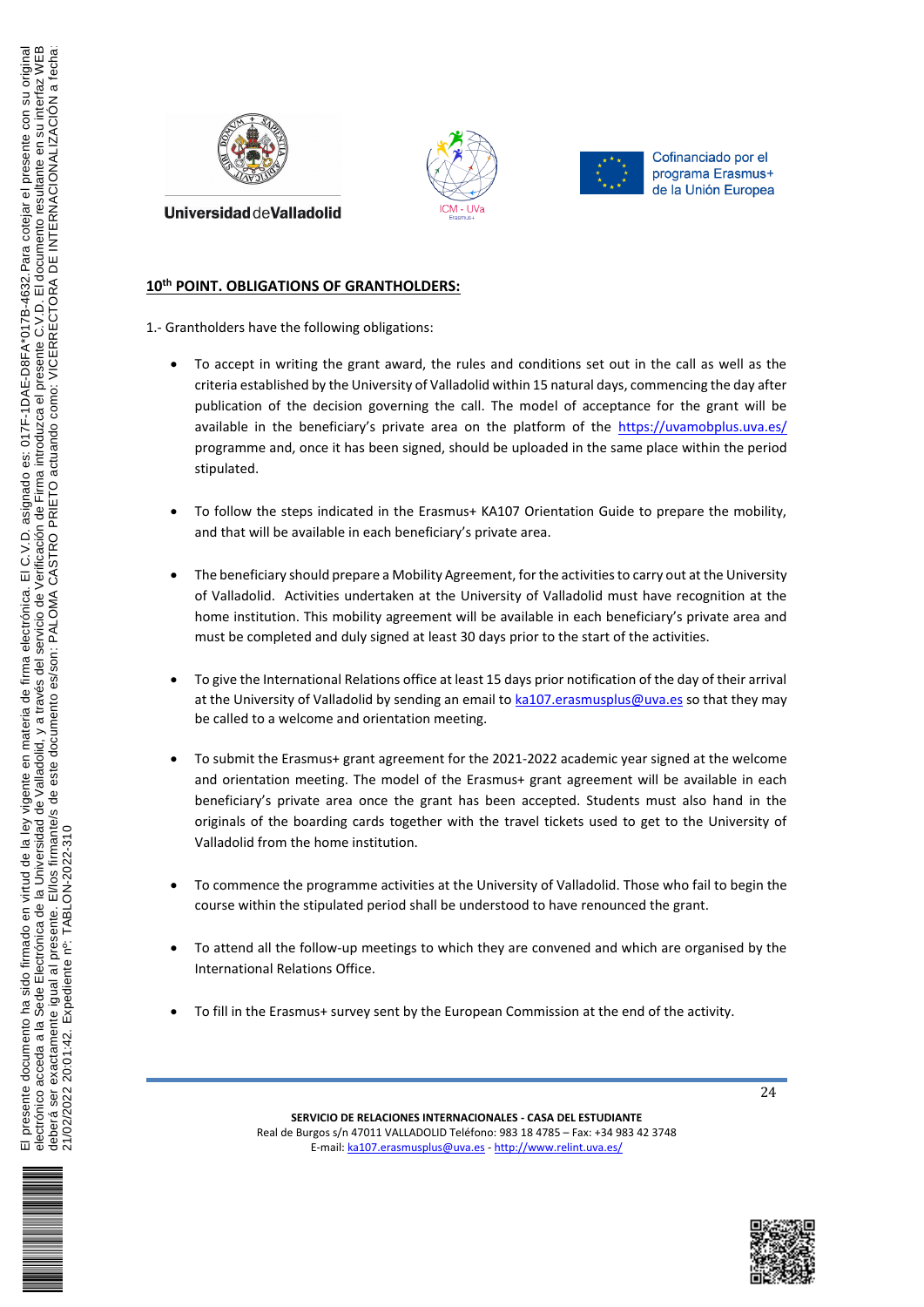





 To notify the International Relations Office in writing of their decision to renounce the grant, as well as any other relevant changes that might affect its conditions.

# **11th POINT. PROCEDURES BEFORE AND AFTER THE MOBILITY**

1.- Each beneficiary will be notified by email for them to accept their grant and they will be informed of the details required to access their private area at https://uvamobplus.uva.es/, where they will find a section with the documents related to their mobility as well as full guides on information and help.

2.- Before the start of the mobility, the beneficiary must upload in their private area the following documents duly filled in and signed:

- The Mobility Agreement
- Proof of having purchased a medical, travel and accident insurance valid for Spain

3.- At the start of the mobility, each beneficiary must, after making an appointment, go to the International Relations Office at the University of Valladolid with the Erasmus+ Grant Agreement duly completed and with the original signature to be submitted in person at said service's offices. This will signal the official start of the Erasmus+ KA107 grant.

4.- At the end of their stay, the beneficiary of the grant must fill in and send the online EU survey within 30 calendar days after having received the invitation to complete it. The institution may require participants who fail to fill in and send the online EU survey to reimburse in part or in full the amount of financial support received.

### **12th POINT. PROCEDURE FOR PAYMENT OF THE FINANCIAL SUPPORT**

1.- The grant will be paid in one payment by cheque, in accordance with the regulations set out in Law 5/2008, of 25 September governing grants in the autonomous region of Castilla y León, in the regulations governing the execution of the university budget, in the following terms:

- 100% of the individual support by cheque, at the start of the stay
- 100% of Travel costs, according to the Erasmus+ Distance Calculator, by cheque
	- i. If travel tickets are managed by the University of Valladolid support, this payment will be the difference between travel ticket invoice and travel unit costs (if any)

2.- In order to receive payment, the documents required by the Erasmus+ programme, and which those selected will be notified of together with the letter of concession, must be submitted.

3.- Beneficiaries are required to inform the International Relations Office of any changes in the conditions taken into account that led to the awarding of the grant and which were included in the decision, such as those concerning the conferring of the grants set out in the following section.





![](_page_8_Picture_23.jpeg)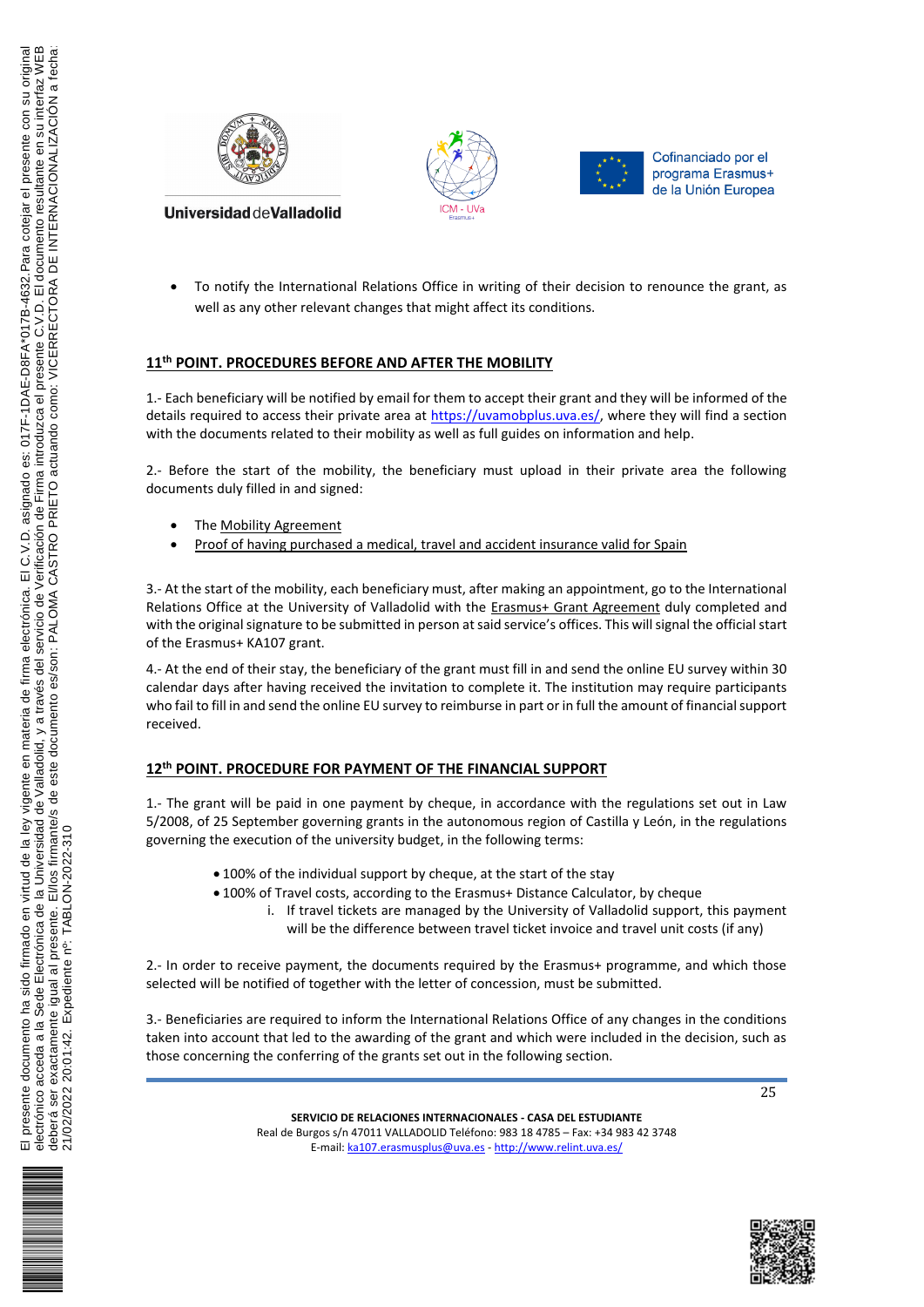![](_page_9_Picture_0.jpeg)

![](_page_9_Picture_1.jpeg)

![](_page_9_Picture_2.jpeg)

# **13TH POINT. INCOMPATIBILITIES:**

1.- The support provided in the present call is compatible with any other public or private grant or support awarded for the same purpose, except those from the European Union.

### **14TH POINT. RENOUNCEMENT**

1.- Should a beneficiary renounce a grant awarded to them, they should do so in writing and through the register, in accordance with article 16.4 of Law 39/2015, governing common administrative procedure for public administration, in which case the vacant position may be allocated to a replacement, as set out in the stipulations for the decision governing this call.

2.- The deadline for submission of renouncement is 30 June 2022. Should the renouncement not be submitted before said date and/or should the grant not have been used within the established deadline, the beneficiary may be penalised by being denied an ERASMUS + grant during the following academic year.

3.- Should voluntary renouncement be submitted outside the deadline, said penalty shall not be applied in the event of one of the causes listed below:

- 1. Illness or serious accident suffered by the applicant.
- 2. Illness or death of an immediate family member.
- 3. Obligation to fulfil a public duty.
- 4. Any other cause that is sufficiently accredited and justified in the opinion of the International Relations Committee.

#### **15th POINT. FAILURE TO COMPLY ON THE PART OF THE BENEFICIARY AND PENALTY SYSTEM:**

1.- Should the beneficiary fail to comply with the terms stipulated for the grant, the relevant legislation set out in Section IV of Law 5/2008, of 25 September, governing grants in the autonomous region of Castilla y León shall apply.

2.- Given the nature of the grant, recipients shall be obliged to reimburse in full the amount received and shall be required to pay the corresponding late interest, as stipulated in article 37.1 of general Law 38/2003, of 17 November, governing grants.

3.- The amounts to be reimbursed shall be considered public duty revenue rights, for repayment of which the stipulations set out in the regulations governing the law on public treasury and public sector duty revenue rights in the region of Castilla y León shall apply.

4.- The system covering infringements and penalties in the matter of grants set out in Section V of Law 5/2008, of 25 September shall apply.

![](_page_9_Picture_20.jpeg)

![](_page_9_Picture_21.jpeg)

![](_page_9_Picture_23.jpeg)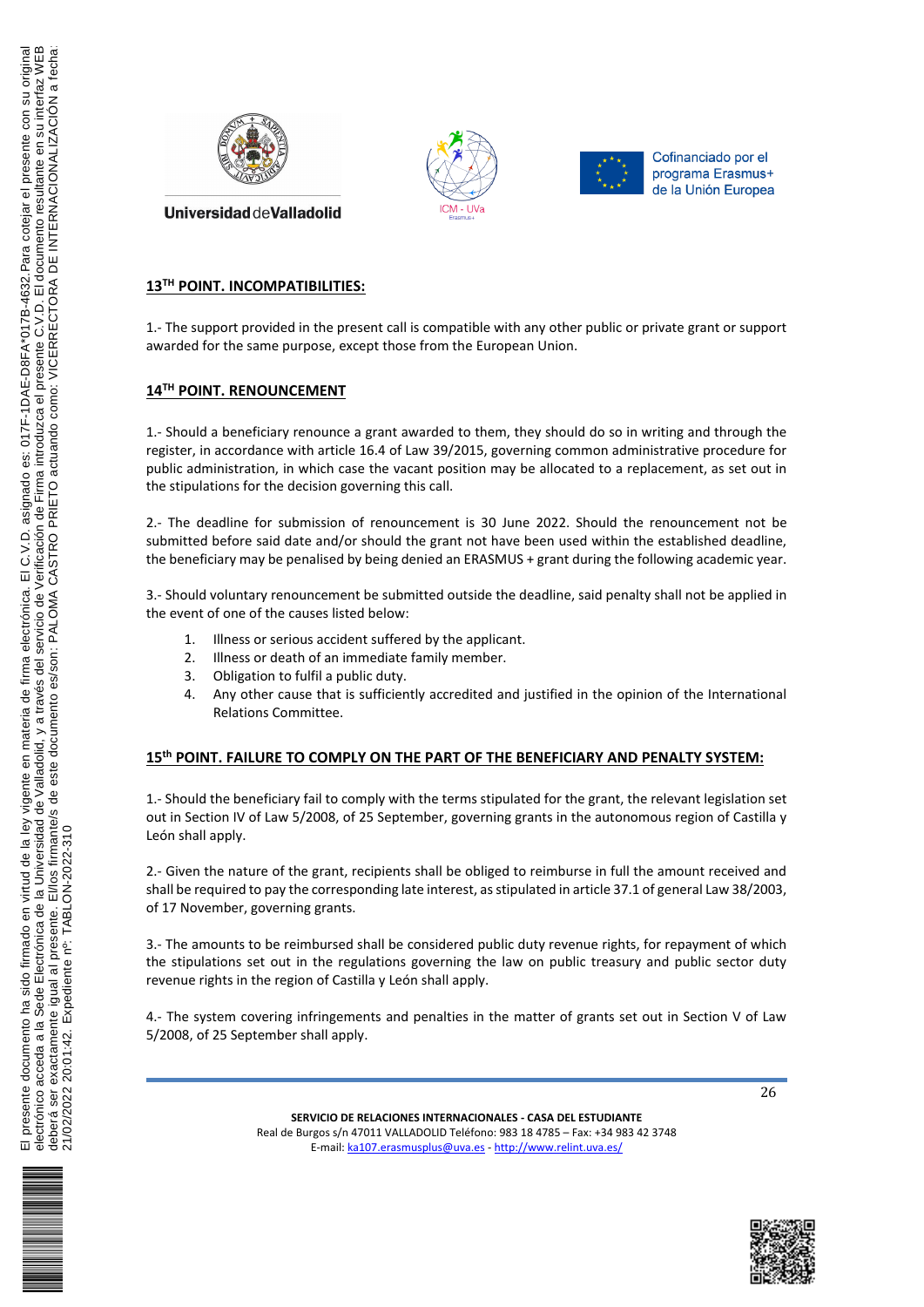![](_page_10_Picture_0.jpeg)

![](_page_10_Picture_1.jpeg)

![](_page_10_Picture_2.jpeg)

# **16TH POINT. DECISION ON THE CALL.**

1. The procedure for awarding the grant shall be deemed to have commenced *ex officio* through the present call.

2.- The competent body for managing and organising the procedure as well as for dealing with the grants is the International Relations Office.

3.- The competent body for issuing decisions is the Vice-rectorate's office for Internationalisation, by delegation from the Rector's office, in accordance with Rectorate Resolution of 26 August 2020 (BOCYL [official regional gazette] no. 181 of 2 September) delegating the Rector's competences to various singleperson bodies at the University of Valladolid, subsequent to a binding report issued by the International Relations committee based on the reports received from the assessment committee.

3.- Against this decision, which concludes the administrative channel, a contentious-administrative appeal may be brought before the contentious-administrative court of Valladolid within two months, beginning the day after its publication on the previously mentioned electronic notice board of the university. Optionally, an appeal for reversal may be filed with the rectorate within the period of one month commencing on the same date (articles 8.2 and 13 of Law 29/1998, of 13 July, of contentious-administrative jurisdiction, with regard to article 123 of Law 39/2015, of 1 October, governing common administrative procedure for public administration). In said instances, the previously mentioned contentiousadministrative appeal may not be filed until such time as a specific decision has been taken or until the implied rejection concerning the appeal for reversal.

4.- The decision on the call shall be taken within a period of no more than three months after the day on which the deadline for submission of applications concludes. Once said period has concluded without the decision having been published, applications may be deemed to have been rejected in the terms set out under Law 39/2015, governing common administrative procedure for public administration.

5.-The International Relations Office will publish the decision concerning the present call in the electronic office of the Uva and, for the purposes of information, on its webpage http://www.relint.uva.es and on https://uvamobplus.uva.es/

### **17TH POINT. LINKS AND DATA PROTECTION.**

1.- Personal data shall be processed in strict adherence to the stipulations set out under (EU) regulation 2016/679 of the European Parliament and Council, of 27 April 2016, on the protection of natural persons with regard to the processing of personal data and on the free movement of such data and repealing Directive 95/46/CE (General Data Protection Regulation) and Organic Law 3/2018, of 5 December, on the Protection of Personal Data and guaranteeing of digital rights.

2.- Further information concerning the handling of personal data may be found in Annex 1

![](_page_10_Picture_15.jpeg)

![](_page_10_Picture_16.jpeg)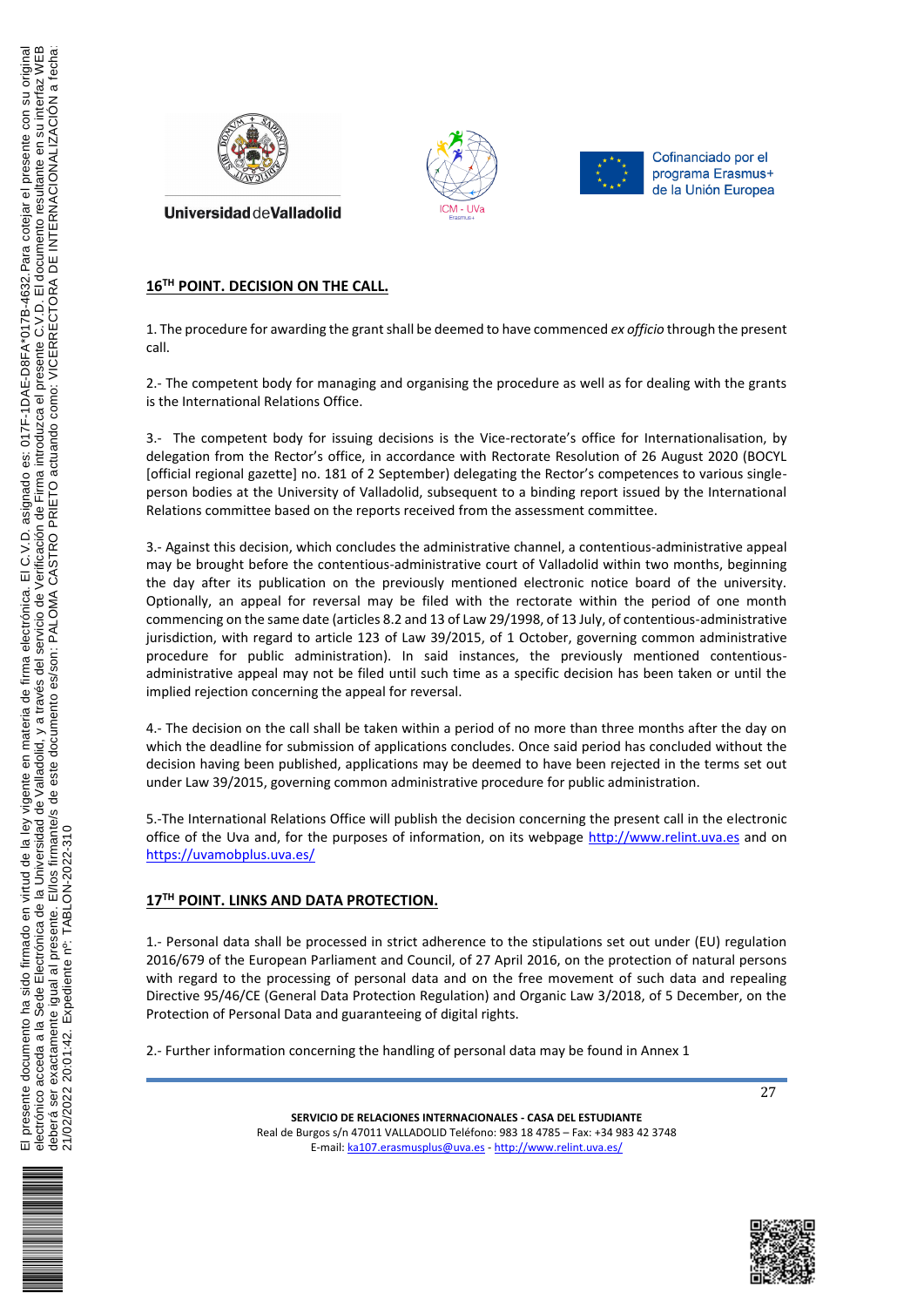![](_page_11_Picture_0.jpeg)

![](_page_11_Picture_1.jpeg)

![](_page_11_Picture_2.jpeg)

# **18TH POINT. LEGAL RULES:**

1.- This call is based on the Regulatory Bases of the Calls for Erasmus mobility grants aimed at University of Valladolid Staff and Professionals from companies located in the EHEA, approved by Agreement of the Governing Council in session held on 26 September 2019 and published in the Official Gazette of Castilla y León number 193 of 7 October 2019.

2.- Likewise, the Constitution of 1978, the Organic Law 6/2001, of 21 December, on Universities, the Law 39/2015, of 1 October, on the Common Administrative Procedure of Public Administrations, the Law 40/2015, of 1 October, on the Legal Regime of the Public Sector, the Statutes of the University of Valladolid, approved by Agreement 104/2003, of 10 July, of the Government of Castile and León, as well as the Law 38/2003, of 1 October, on the Common Administrative Procedure of Public Administrations, the Law 40/2015, of 1 October, on the Legal Regime of the Public Sector, the Statutes of the University of Valladolid, approved by Agreement 104/2003, of 10 July, of the Government of Castile and León, as well as Law 38/2003, of 17 November, General Subsidies, Royal Decree 887/2006, of 21 July, approving the Regulations of Law 38/2003, of 17 November, General Subsidies, in its basic aspects, and Law 5/2008, of 25 September, on Subsidies of Castilla y León, the Budgetary Execution Rules of the University Budget as well as the remaining rules applicable by reason of the matter.

#### **19TH POINT. FINAL PROVISION:**

1.- For any matters not regulated in these bases, Law 39/2015, governing common administrative procedure for public administration, Law 38/2003, of 17 November, governing general grants, Law 5/2008, of 25 September, governing grants in the region of Castilla y León, and the regulations governing execution of the university budget, as well as any other pertinent legislation shall be applied.

2.- Consistent with the values of gender equality assumed by the university, any names which appear in this call in the masculine gender, when they have not been replaced by generic terms, shall be understood to refer also indistinctly to the feminine gender.

3.- Participation in the call applying for support shall entail the applicant's full acceptance of the content thereof.

## **20TH POINT. APPEALS:**

Against this decision, which concludes the administrative channel, a contentious-administrative appeal may be brought before the contentious-administrative court of Valladolid within two months, beginning the day after its publication on the previously mentioned electronic notice board of the university. Optionally, an appeal for reversal may be filed with the rectorate within the period of one month commencing on the same date (articles 8.2 and 13 of Law 29/1998, of 13 July, of contentious-administrative jurisdiction, with regard to article 123 of Law 39/2015, of 1 October, governing common administrative procedure for public administration). In said instances, the previously mentioned contentious-administrative appeal may not be

![](_page_11_Picture_14.jpeg)

![](_page_11_Picture_16.jpeg)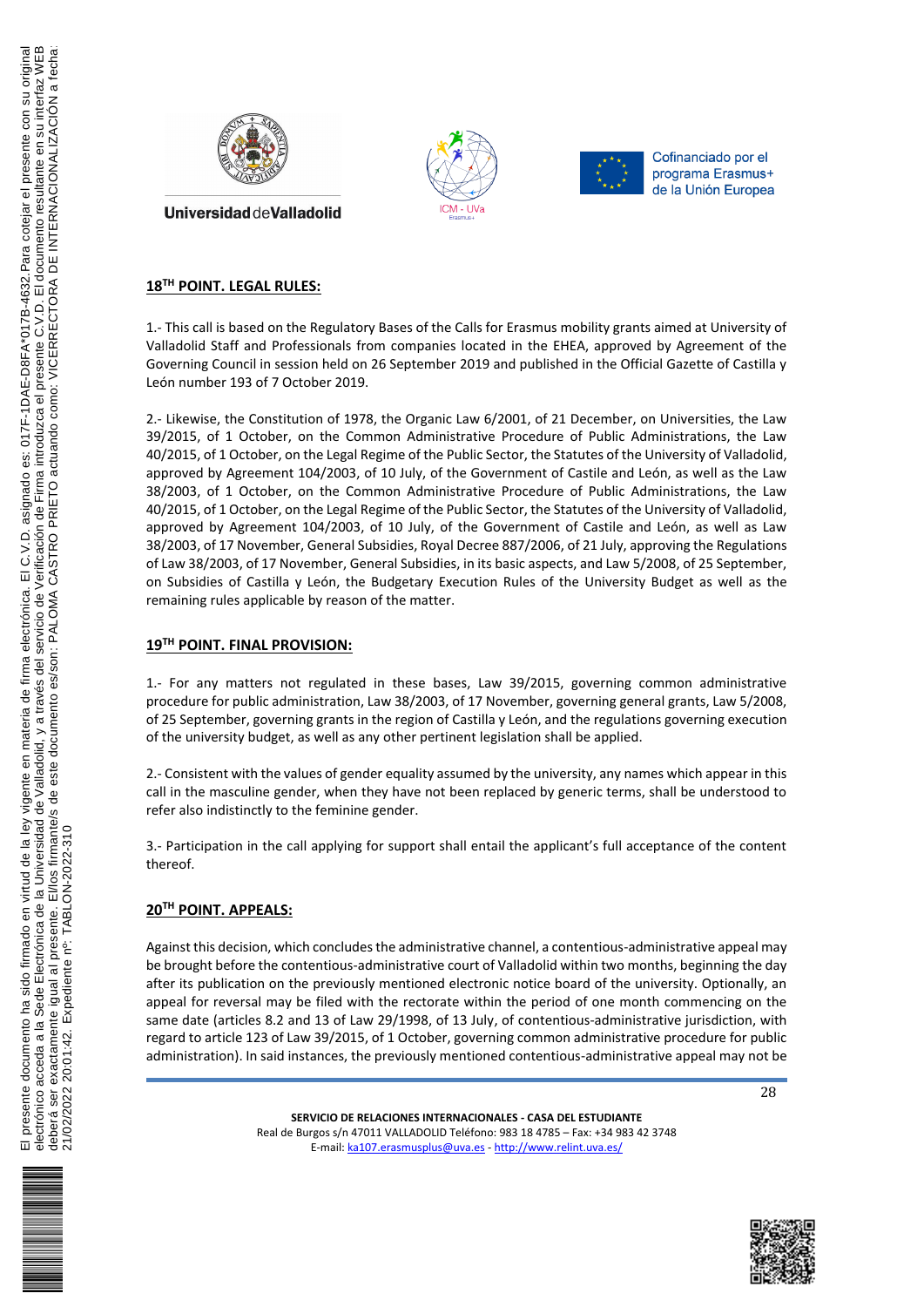![](_page_12_Picture_0.jpeg)

![](_page_12_Picture_1.jpeg)

![](_page_12_Picture_2.jpeg)

filed until such time as a specific decision has been taken or until the implied rejection concerning the appeal for reversal.

> In Valladolid, date of electronic signature THE RECTOR

By delegation (decision by the Rector on 26 August 2020 (BOCYL [official regional gazette] no. 181 of 2 September))

VICE-RECTOR FOR INTERNATIONALISATION

Signed: Paloma Castro Prieto

21/02/2022 20:01:42. Expediente nº: TABLON-2022-310

![](_page_12_Picture_10.jpeg)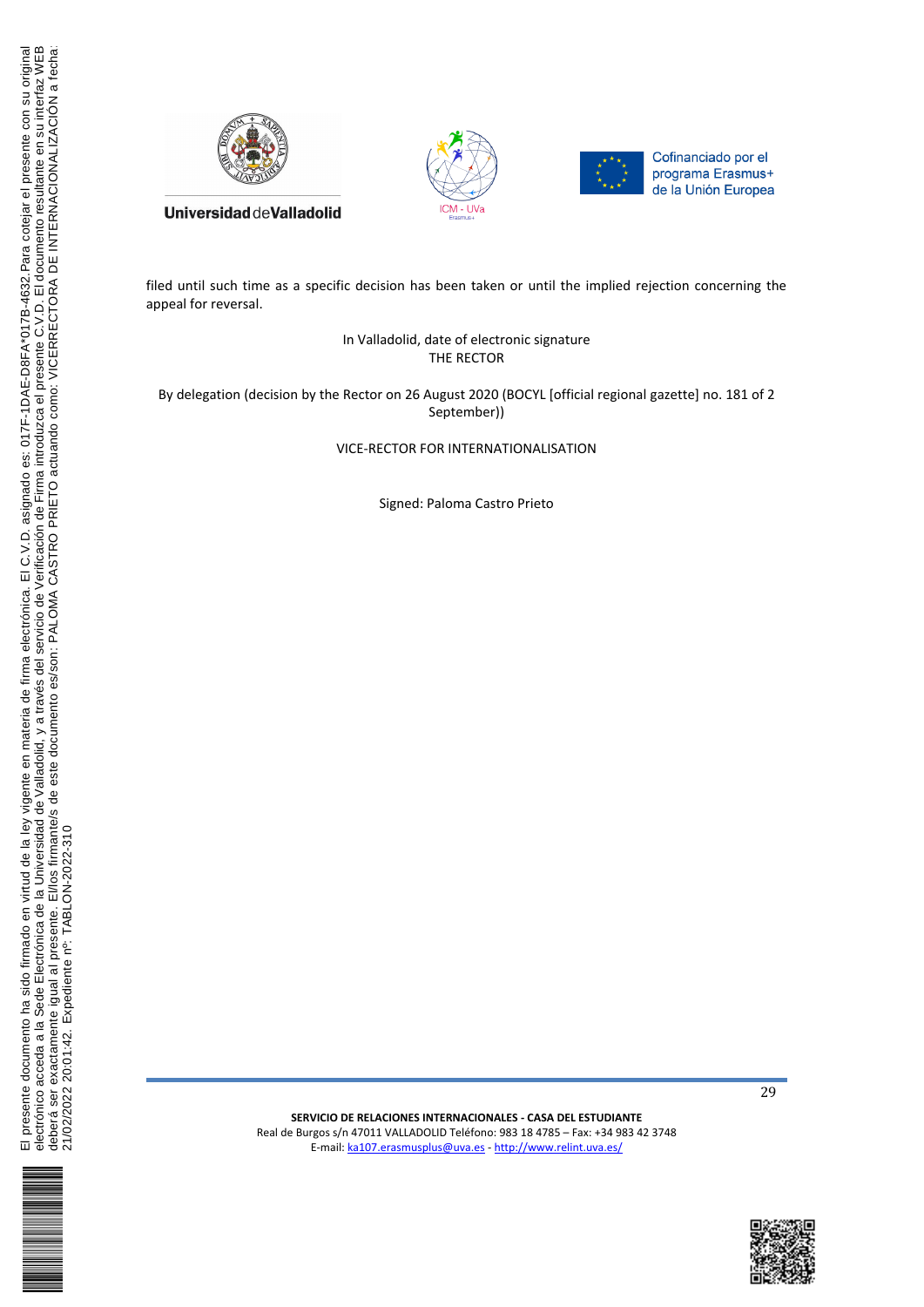![](_page_13_Picture_0.jpeg)

![](_page_13_Picture_1.jpeg)

![](_page_13_Picture_2.jpeg)

# **ANNEX I. Further information on the handling of personal data**

#### **1. Body responsible for handling the data.**

University of Valladolid CIF: Q4718001C Address: Plaza del Colegio de Santa Cruz, 8 - 47002 Valladolid Person/body responsible for privacy: responsable.privacidad@uva.es Data protection delegate: delegado.proteccion.datos@uva.es

#### **2. Data protection delegate**

This is the professional figure who oversees and gives advice concerning compliance with personal data protection on the part of the University of Valladolid. If you have any doubts or wish to enquire about how your details are handled, you may contact us by writing to delegado.proteccion.datos@uva.es

### **3. Purposes for which personal information is gathered**

Data are used for the purposes of administrative handling of information related to participants and beneficiaries, and for processing the grants set out in this call.

### **4. Legal basis for data handling**

Regulations (EU) 1288/2013 through which the «Erasmus+» programme is created are designed to promote employability, internationalisation and interregional social cohesion, facilitating mobility and cooperation in the world of education.

The University of Valladolid, within the framework of Organic Law 6/2001 governing universities, implements its internationalisation and cooperation for development plans. Amongst the programmes it is involved in is the Erasmus+ mobility programme.

In addition, official publication of personal information in official journals and/or on official noticeboards of the University of Valladolid, is based on:

- Law 39/2015, of 1 October, governing common administrative procedure for public administration.

- Law 19/2013, of 9 December, governing transparency, access to public information and good governance.

- Law 3/2015, of 4 March, governing transparency and citizen participation in the region of Castilla y León.

- Law 38/2003, of 17 November, governing general grants.

- Law 5/2008, of 25 September, governing grants in the region of Castilla y León

- Law 2/2006, of 3 May, governing the public treasury and public sector in the region of Castilla y León.

![](_page_13_Picture_22.jpeg)

30

![](_page_13_Picture_25.jpeg)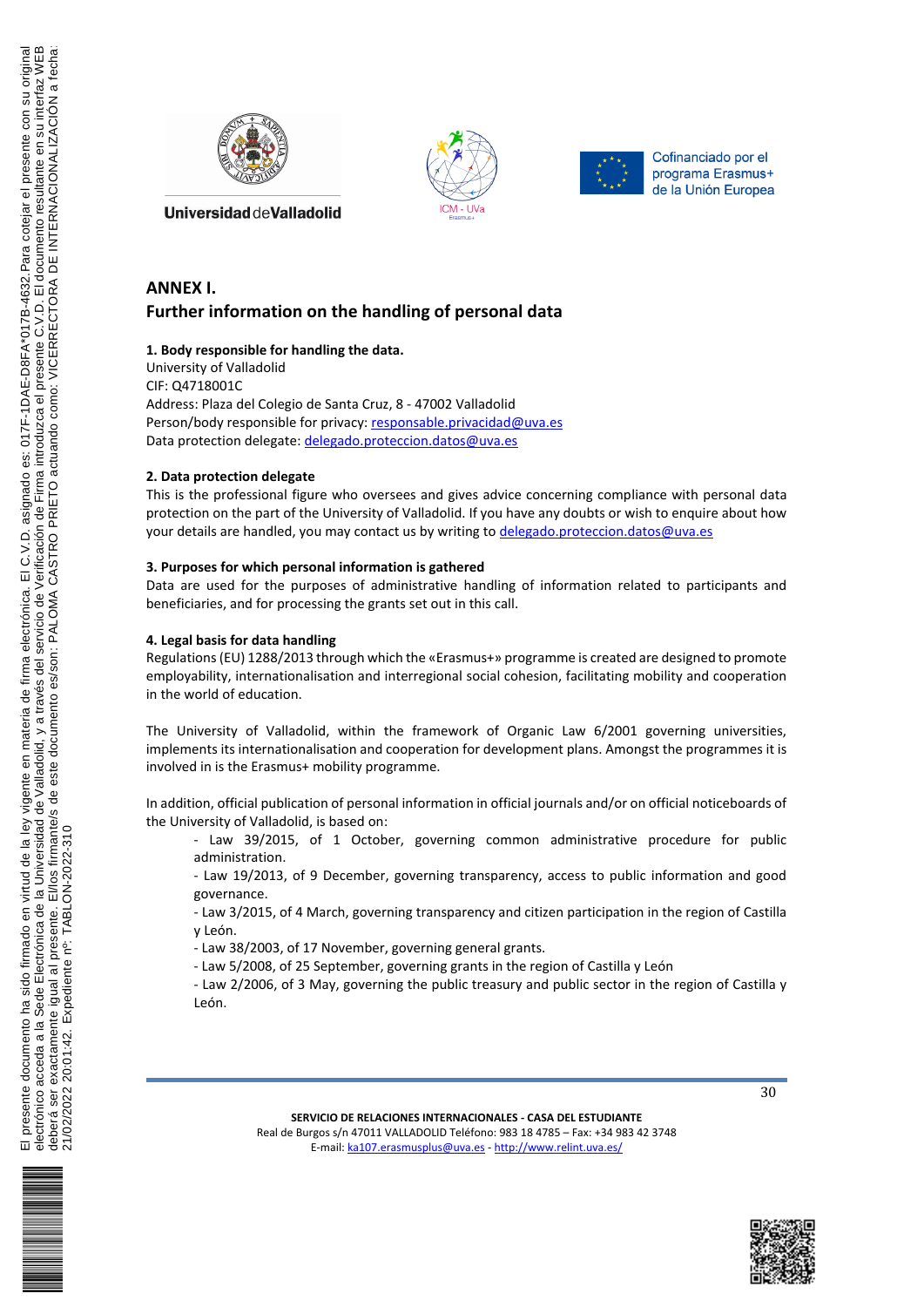![](_page_14_Picture_0.jpeg)

![](_page_14_Picture_1.jpeg)

![](_page_14_Picture_2.jpeg)

#### **5. Recipients of the data**

Data will be sent without consent to:

- the applicant's home institution.

- EU institutions and bodies, in accordance with the regulations inherent to this call.

- judges and courts, in the terms set out by the applicable legislation for handling related appeals. In such instances, before making data available to third parties, the university ensures that said authorities request such data and access them in accordance with the law.

- in addition, the names of those awarded grants will be published on the official notice board of the electronic office of the University of Valladolid and on the International Relations Office webpage.

Optionally, data will be sent with consent to:

- Mentor programmes and the International Relations Office service for help with finding accommodation.

#### **6. Period for which data are held**

The personal data provided will be held, depending on the nature thereof, in accordance with the following criteria:

- Information relating to persons taking part will be kept for the period required for any administrative or legal appeals filed, pursuant to the regulations set out under Law 39/2015, of 1 October, governing common administrative procedure for public administration and Law 38/2003, of 17 November, governing general grants.

- Information relating to beneficiaries of grants will be kept for the duration of their association with the University of Valladolid.

- Nevertheless, in general, the information may be stored, duly blocked, for the additional threeyear period foreseen until such time as the legal responsibilities in the matter of data protection have prescribed.

- The University of Valladolid is a public institution subject to the obligations of Law 16/1985, of 25 June, governing Spanish historical heritage, and Castilla y León Law 6/1991, of 19 April, governing archives and document heritage and may, therefore, keep the information for an indefinite period for archive purposes in the public interest.

![](_page_14_Picture_19.jpeg)

**SERVICIO DE RELACIONES INTERNACIONALES - CASA DEL ESTUDIANTE** Real de Burgos s/n 47011 VALLADOLID Teléfono: 983 18 4785 – Fax: +34 983 42 3748 E-mail: ka107.erasmusplus@uva.es - http://www.relint.uva.es/

![](_page_14_Picture_21.jpeg)